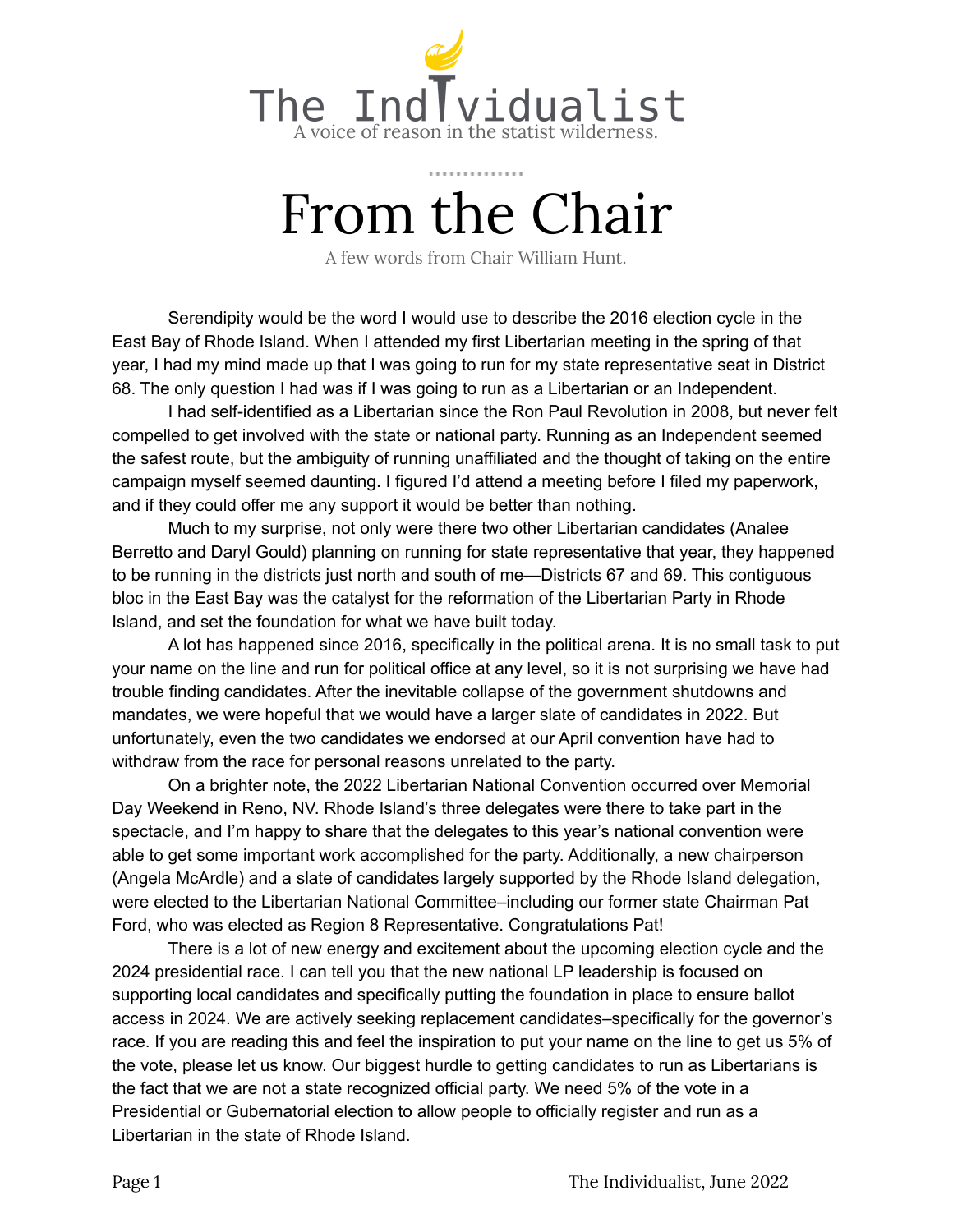June 27 through 29 is the state's official declaration of candidacy filing period. I am hoping there are a number of people who are on the fence like I was back in 2016. If you are reading this, now is the time to get off the fence and contact us at <https://lpri.us/contact-page/> and let us help you help the party. Not everyone is willing to put their name on the top of the ballot in a Governor's race, but the candidates of today will help to run and grow the Libertarian Party of Rhode Island as our fight continues.

-Billy Hunt Chairman, LPRI

### From the Floor

A place for LPRI members to have their voices heard.

LPRI members gathered at East Providence Lanes on June 20 for a party meetup.



#### . . . . . . . . . . . . . .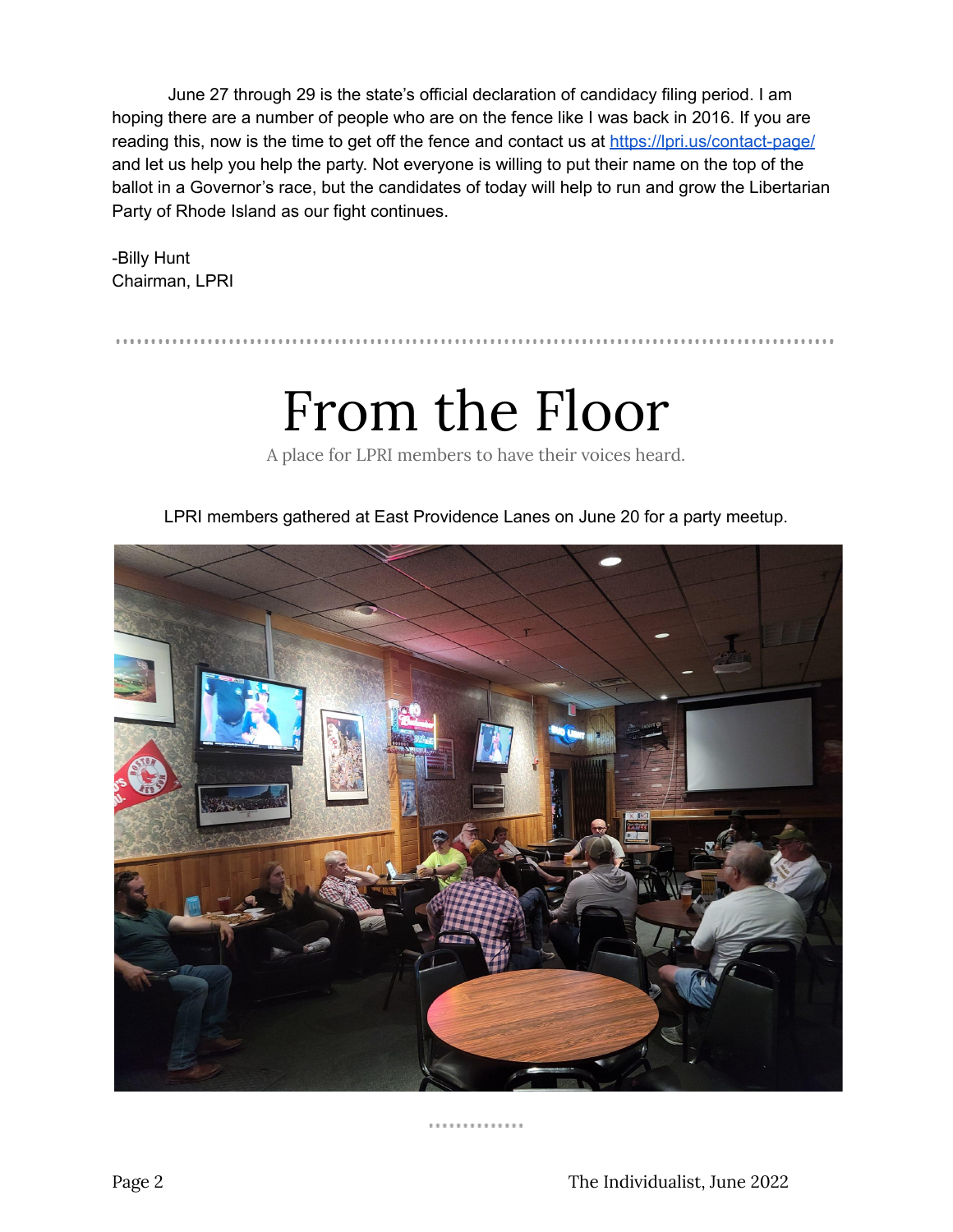Meet-ups are a great occasion to get to know other party members and discuss libertarian issues. Interested in hanging out with other like-minded individuals in a casual, social setting? Want to learn more about how to volunteer with the party? Check out the Events page on our website to find out when our next meet-up will be held.

#### .............

*Have something to say about recent political events? We want to hear from you!*

*Send us your opinions, comments, and other miscellaneous musings about libertarian topics: [communications@lpri.us](mailto:communications@lpri.us). Use "From the Floor" in the subject line.*

# We Want You to Run for **Office**

And LPRI is here to help make the process of declaring your candidacy as smooth as possible.

We know running for office can be daunting. There's lots of paperwork to fill out and deadlines to manage. And it involves dealing with government, something none of us do happily.

But LPRI is here to help make running for political office easier. Our Executive Committee has experience running and supporting campaigns for political office and can be a great resource.

Step one of your campaign is declaring your candidacy. To make that as easy as possible, we've sourced that form and already filled out the "libertarian" label.

All you have to do is visit our **website**, download the form, fill out the rest of your information, and return it to your local Board of Canvassers (listed by town on the second page) if you're running for state or local office or to the Department of State (the address is on the form) if you're running for state-wide or federal office.

For the 2022 midterm election, the candidate filing deadline is in late June. There's still time to run! And we're happy to help if you have any questions.

Political candidacy not for you? That's okay too. We need volunteers to help with a wide variety of tasks: from collecting signatures, to knocking on doors, to helping recruit more members, and more!

There are a number of open positions within our organizational chart and we're always looking for people willing to help with the work of existing committees. Click below to volunteer or donate if you're feeling charitable: